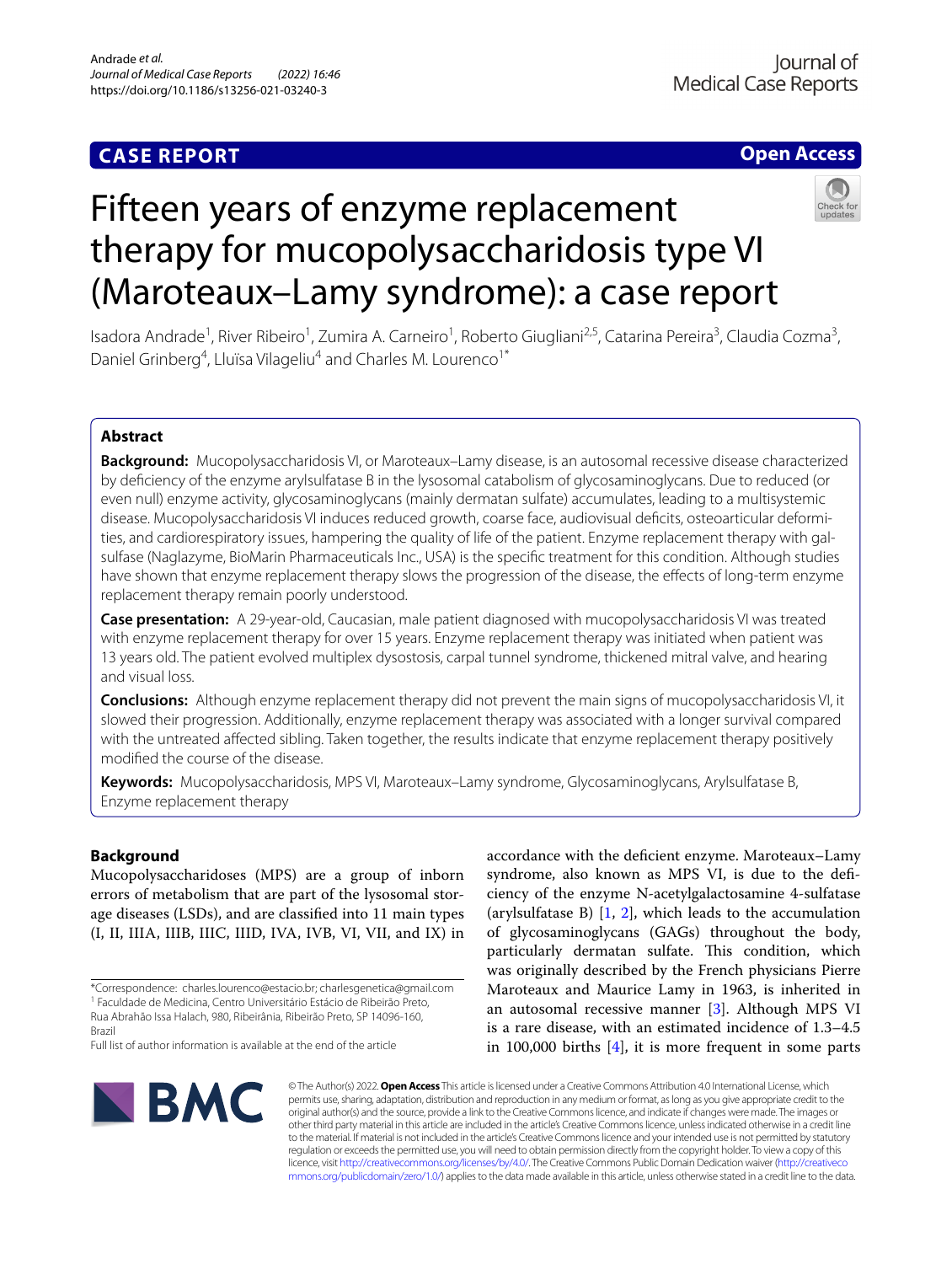of the world, and there is a city in Brazil (Monte Santo, Bahia) where the incidence is nearly 1: 5000 live births [[5\]](#page-4-3). Unfortunately, there are currently no regular newborn screening programs for MPS VI [\[6](#page-4-4)], although limited programs are in place in specifc high-incidence areas [\[7](#page-4-5)].

The age of presentation and clinical manifestations of MPS VI may greatly vary. The spectrum of clinical phenotypes may include an increase in the anteroposterior diameter of the skull, coarse facial features, thick eyebrows, ocular proptosis, broad nasal bridge, thick lips, ogival palate, badly implanted teeth, macroglossia, short neck, narrow shoulders, globular abdomen, fngers and toes in a semi-fexion position, single palmar fold, short stature, dysostosis multiplex, generalized hypertrichosis, valgus knees, flat and thick feet, and less elastic skin [\[8](#page-4-6), [9\]](#page-4-7). Despite the clear physical changes, the disease does not cause intellectual disability, unlike several other MPS types [[10\]](#page-4-8).

Cardiovascular lesions are frequent in MPS VI and constitute an important cause of morbidity and mortality  $[11, 12]$  $[11, 12]$  $[11, 12]$  $[11, 12]$ . In fact, the deposition of GAGs in the myocardium and in blood vessels may result in progressive aortic and/or mitral valves degeneration, stenosis, and/ or valvar insufficiency. The progression of these cardiac abnormalities may cause left ventricular hypertrophy and subsequent pulmonary congestion and heart failure [\[12](#page-4-10)].

Regarding the skeleton and the osteoarticular system, short stature and joint stifness are the main manifestations of MPS VI. These symptoms are progressive and limiting due to the metaphyseal involvement and thickening and fbrosis of the joint capsule. Joint mobility is worse with increasing patient age. Thus, evaluation of mobility of the knees, hip, and elbows are considered a good marker of MPS VI evolution  $[13, 14]$  $[13, 14]$  $[13, 14]$  $[13, 14]$ . Thoracolumbar kyphosis and oval vertebral bodies with inferior protrusion can also be verifed in patients with MPS VI [\[13](#page-4-11)]. Wrists and hands may be afected by the enlargement and shortening of the metacarpals and phalanges, leading to flexure contracture of the fingers and a claw-hand aspect [\[1](#page-3-0), [12\]](#page-4-10).

Patients with MPS VI are more likely to present with glaucoma (50%) and progressive corneal opacifcation (95%) [\[6](#page-4-4), [7](#page-4-5), [12\]](#page-4-10). Abnormalities in the optic nerve may occur due to accumulation of GAGs in ganglion cells, compression of the optic nerve due to thickening of the dura mater and increased intracranial pressure. Alterations in the optic disc accompanied by mild to moderate edema has also been verifed in 50% of patients with MPS VI [\[7](#page-4-5), [12\]](#page-4-10).

Not only the clinical manifestations may vary, but also the rate of progression of the disease, which may advance slowly, moderately, or rapidly. Within this context, the severe form commonly has its onset at the age of 2 years and a rapid progression is observed; the moderately and slow progressive forms are generally diagnosed later in adolescence or even in adulthood, having a more attenuated phenotype [\[6](#page-4-4)].

For many years, as MPS VI disease progressed, it was fatal to most of the patients. Hematopoietic stem cell transplantation (HSCT) became a therapeutic alternative to counteract the disease progression but is associated with a high risk of morbidity and mortality. The advent of enzyme replacement therapy (ERT), available since 2005, constituted a signifcant improvement in terms of therapy, changing the natural history of this illness  $[13]$  $[13]$ . The objective of this study is to report the clinical history of a patient with MPS VI treated with ERT for 15 years.

# **Case presentation**

A 29-year-old, Caucasian, male patient, born to nonconsanguineous parents, was referred for evaluation due to suspicion of being afected by an LSD as was his older brother in 1994, who presented a similar phenotype and has been investigated for MPS. The pregnancies were uneventful, and all prenatal evaluations were reported as normal. There was no exposure to teratogenic agents during pregnancy.

During infancy and childhood, there were no reports of delays in achieving motor skills. As the patient presented phenotypic traces of an LSD and his brother was diagnosed with MPS VI, he was also subjected to biochemical investigation for MPS (Table [1](#page-2-0)) and skeletal X-rays.

He received the confrmatory diagnosis of MPS VI at the age of 2.5 years (September 1994). Genotyping indicated compound heterozygosity for a missense mutation (p.R315Q9) and a frameshift mutation (c.1534del23) in the *ARSB* gene. As the phenotypic traces of MPS continued to progressively evolve, the patient was followed-up by a multidisciplinary team of healthcare specialists. The older brother died in 1995, at the age of 6 years, due to MPS-associated respiratory complications.

During clinical follow-up visits, the patient was physically examined to evaluate growth (weight, height, and cephalic perimeters), pulmonary and cardiac auscultation, mobility and gait, and organomegaly. The clinical progression of the disease was characterized by growth deficiency, joint contractures, and coarse facial features. In addition, abnormalities in cardiac valves, and conductive hearing loss and, due to chronic cranial hypertension, the patient developed bilateral optic atrophy and irreversible vision loss.

In October 2003, the patient was enrolled in a phase III clinical trial with ERT using a recombinant arylsulfatase B (galsulfase, Naglazyme, BioMarin Pharmaceuticals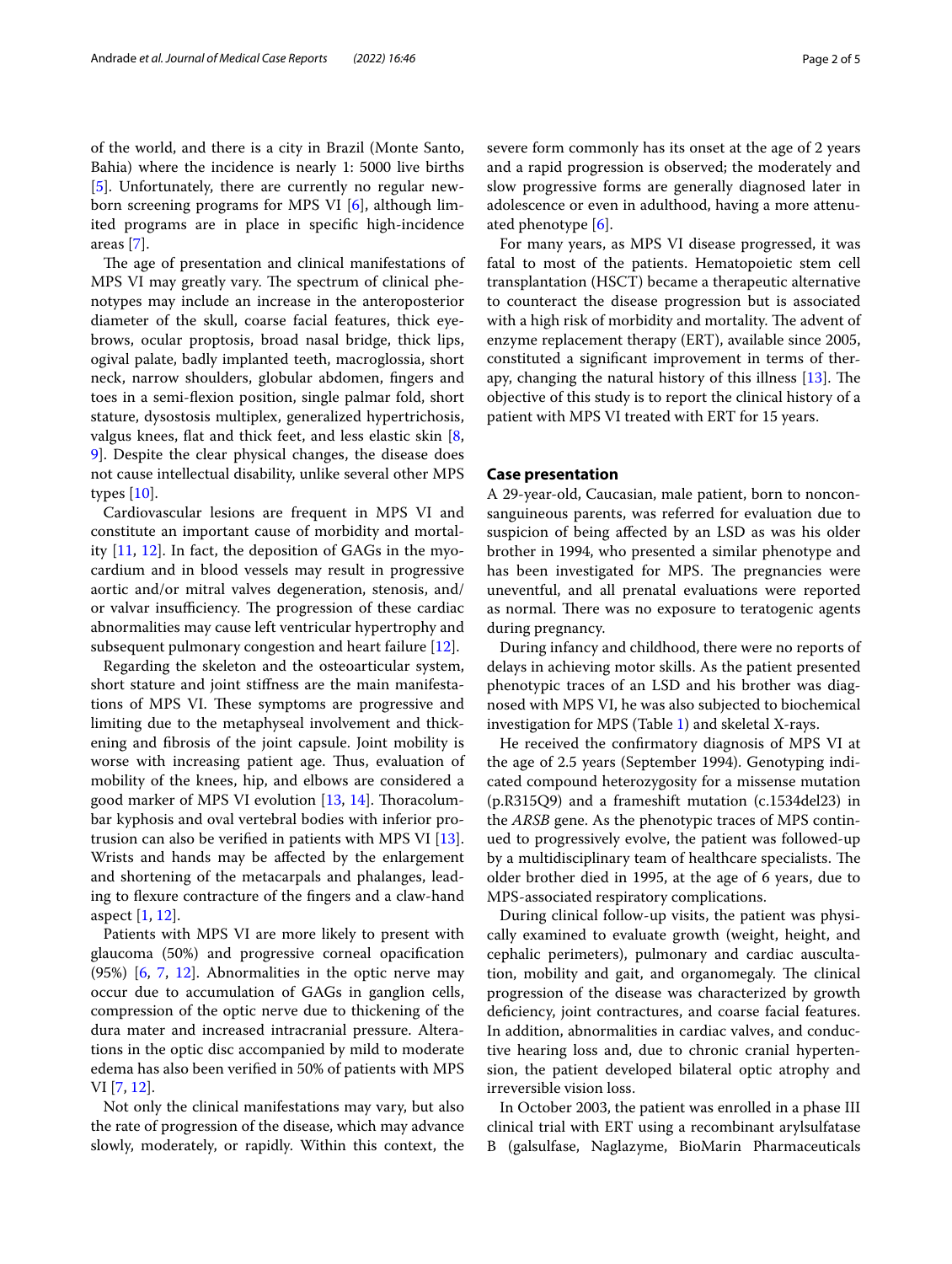# <span id="page-2-0"></span>**Table 1** Laboratory results

| <b>Urinary GAGs</b>                                                                           | 235 µg GAGs/mg creatinine (NR: 13-45)                                                                                                            |
|-----------------------------------------------------------------------------------------------|--------------------------------------------------------------------------------------------------------------------------------------------------|
| Activity of arylsulfatase B in leukocytes (colorimetric assay with artificial substrate)      | 6 nmol/hour/mg protein (NR: 72-176)                                                                                                              |
| Activity of alpha-iduronidase in leukocytes (colorimetric assay with artificial<br>substrate) | 53 nmol/17 hour/mg protein (NR: 32-56)                                                                                                           |
| Activity of iduronate sulfatase in plasma (colorimetric assay with artificial sub-<br>strate) | 292 nmol/4 hour/ml (NR: 122-463)                                                                                                                 |
| Molecular genetics analysis of the ARSB gene                                                  | Missense mutation $c.944G > A$ (p.R315Q) in exon 5 (paternal<br>inheritance) Frameshift mutation c.1534del23 in exon 8 (maternal<br>inheritance) |

*GAGs* glycosaminoglycans, *NR* normal range values

Inc., USA), and continued to receive weekly infusions of galsulfase, 1.0 mg/kg, when the study was completed.

In more than 15 years of ERT, the patient's clinical condition was kept stable, with improvement of some parameters, such as hearing. Unfortunately, as his blindness was a consequence of optic nerve atrophy due to hydrocephalus, ERT failed to revert it.

At the age of 28 years, the patient displayed height below the third percentile, weight between the 75th and 90th percentiles, cephalic perimeter between the 50th and 95th percentiles, facial coarseness, depressed nasal bridge, thick lips, muscular contracture and joint stifness, clawed hands, thick skull hair, umbilical hernia, hepatosplenomegaly, osteotendinous reflexes in upper and lower limbs grade 3, exhaustible clonus in lower limbs, and cutaneous-plantar reflex in extension.

Regarding the complementary exams, a radiographic study showed signs of dysostosis multiplex. Echocardiogram revealed a thickened mitral valve and electromyography showed the presence of multiple sites of nerve compression compatible with carpal tunnel syndrome. Finally, audiometry revealed conductive hearing loss.

Despite the important manifestations of the disease, the patient graduated in law, works regularly, and was taking classes in the business school, showing no intellectual deficit, as is expected in MPS VI. His survival is much longer compared with his untreated afected sibling and also to historical untreated controls [\[14](#page-4-12)].

# **Discussion**

As in most genetic conditions, there is no cure to MPS VI yet. Two therapeutic strategies have been employed to reduce disease manifestations and increase the quality of life of patients: HSCT and ERT. HSCT has rarely been employed in MPS VI, with a small case series reported. The results have shown that, in spite of an increase in arylsulfatase B activity, skeletal abnormalities were not corrected. In addition, the mortality risk associated to the treatment itself is nearly  $30\%$  [[6,](#page-4-4) [7](#page-4-5)]. The infusion of the recombinant human enzyme arylsulfatase B has become

the frst line of pharmacological treatment for MPS VI since its frst approval in 2005. Especially when initiated early, studies have shown a delay in the involvement of cardiovascular system, facial dimorphism, hepatomegaly, and physical development. Skeletal and ophthalmologic abnormalities, however, continue to progress  $[16-19]$  $[16-19]$ .

There is growing evidence that early initiation of ERT in young patients has clear benefts in preventing the progression of the main disease manifestations [[16](#page-4-13)[–20](#page-4-15)]. In this regard, Horovitz and colleagues [\[16\]](#page-4-13) described the efects of ERT for 6 years on four unrelated patients who started the therapy in their first year of life. These authors reported that many aspects of the condition were still present in the treated patients (as neurological, cardiac, and orthopedic manifestations) but with a reduced rate of progression, demonstrating that the age of ERT initiation is critical for a better prognosis. Corroborating this, Furujo and coworkers [[17\]](#page-4-16) demonstrated that 10 years of ERT in two Japanese siblings produced better results in the younger one, who initiated therapy at 6 months of age and did not display the typical symptoms of MPS VI (facial dysmorphism, hepatosplenomegaly, and auditory impairment), but skeletal changes such as the claw hands and opacity of the cornea progressed. These results reinforce the need of increasing awareness among the healthcare professionals to reduce the age of diagnosis, favoring the efects of ERT on MPS progression.

Although the patient was one of the frst patients to initiate ERT in Brazil in 2003, he could not fully beneft from the treatment because he was 13 years old at the time and the progression of some clinical aspects of his condition were already considered irreversible, such as growth defcit, joint contractures, bilateral optic atrophy, and corneal opacity. Even in this limited scenario, the patient's quality of life signifcantly improved, and he could recover much of his hearing ability. Despite dysostosis multiplex, the patient was able to graduate in law and has a relatively normal life with his family.

It has been reported that ERT may also improve endurance and respiratory capacity. Twenty-four weeks of ERT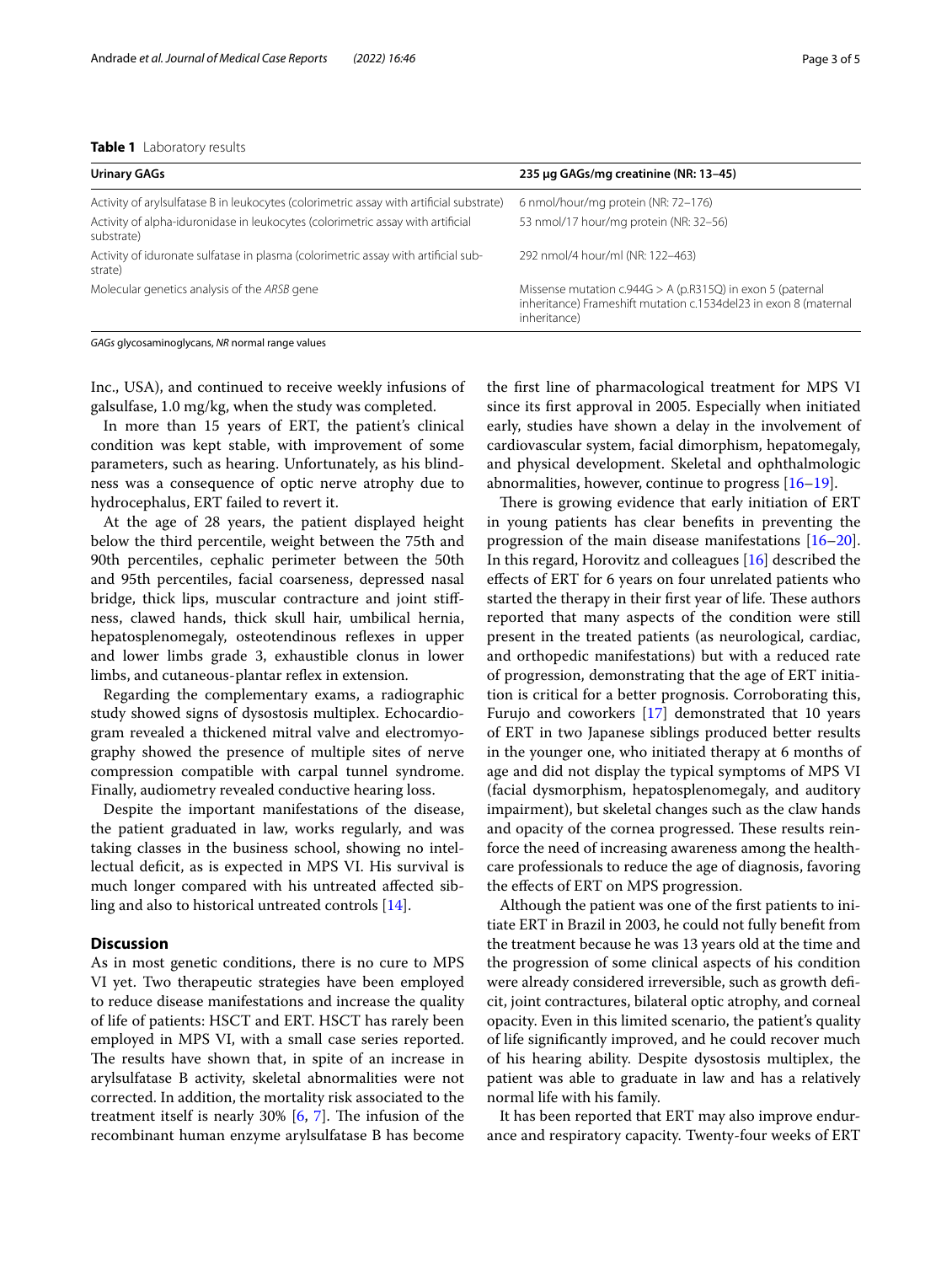improved the performance in both 6- and 12-minute walk tests, as well as in the stair climbing test in patients with MPS VI aged between 6 and 22 years. Additional improvements in the 12-minute walk and in the stair climbing tests were obtained after 48 weeks of treatment. Joint pain and stifness were also improved by 24-week ERT treatment [\[18](#page-4-17)]. Similarly, patient endurance was signifcantly improved by ERT. Before ERT, the patient was not able to stand or walk, using a wheelchair for locomotion. With ERT, the patient abandoned the wheelchair and can walk without support. The range of motion of the joints are still limited.

One of the most signifcant concerns of MPS VI is myelopathy of the spinal cord compression, which is potentially life-threatening and debilitating. ERT has not been successful in preventing cervical myelopathy; surgical decompression is required to achieve a satisfactory outcome and early surgery may be crucial [[21\]](#page-4-18). Of note, detailed neurological evaluation should be performed in patients treated with ERT, especially in the period of improvement of the osteoarticular condition. The presence of neurological abnormalities (quadriparesis and/ or spasticity, urinary retention secondary to neurogenic bladder, hyperreflexia with or without clonus, history of decreased tolerance to exercise or difficulty in getting up) should alert the physicians to a possible need for surgical decompression [[21\]](#page-4-18). Currently, magnetic resonance imaging is considered the gold standard examination for the diagnosis of cervical cord compression. Surgical interventions may be challenging due to management of the airways and anesthesia during surgery [\[22](#page-4-19)]. In fact, clogged airways, chronic obstructive pulmonary disease, heart problems, and cervical instability may contribute to an increased risk of complications associated with anesthesia. Careful preoperation, anticipation of problems, and involvement of anesthesiologists with the physician accompanying the case may be critical to minimize the risk of preoperative mortality [[22\]](#page-4-19).

Improved quality of life and life expectancy of patients with MPS VI, as illustrated here, may draw attention to other disease-related complications, such as myelopathy of the spinal cord compression. In this regard, raising awareness among neurosurgeons, spine orthopedists, and anesthetists to MPS complications is fundamental to prevent complications during surgery.

# **Conclusion**

ERT slowed the progression of the cardinal clinical manifestation of the patient, who presented a longer survival in comparison with his untreated afected sibling who did not receive the treatment (not available at the time of the diagnosis). These results indicate that, even though ERT still

does not represent the cure for MPS VI, this treatment has positively modifed the natural course of the disease.

# **Abbreviations**

MPS VI: Mucopolysaccharidosis VI; ERT: Enzyme replacement therapy; GAGs: Glycosaminoglycans; HSCT: Hematopoietic stem cell transplantation; LSDs: Lysosomal storage diseases.

# **Acknowledgements**

The authors would like to thank Daniela Giovannetti, MD, Tatiana Magalhães, MD, and Debora Mesojedovas, PharmD for contributions. A special thanks to Camilla Patti Hissamura for providing medical writing assistance to the authors in the preparation of this manuscript.

#### **Authors' contributions**

IA, RR, ZAC, and CML drafted the manuscript in Portuguese. RG, CP, CC, DG, LV, and CML revised the text critically. All authors read and approved the fnal manuscript.

#### **Funding**

BioMarin Brasil Farmacêutica LTDA sponsored the medical writing support for this case report. Authors are entirely responsible for the scientifc content of this manuscript.

#### **Availability of data and materials**

The datasets analyzed during the current study are available from the corresponding author on reasonable request.

#### **Declarations**

#### **Ethics approval and consent to participate**

The Ethical Committee from the Centro Universitário Estácio De Ribeirão Preto approved the study under the #170623317700005581 protocol.

#### **Consent for publication**

Written informed consent was obtained from the patient's legal guardian for publication of this case report and any accompanying images. A copy of the written consent is available for review by the Editor-in-Chief of this journal.

#### **Competing interests**

RG has received consulting honoraria from Amicus, BioMarin, Chiesi, Denali, Inventiva, Janssen, JCR, PTC, RegenxBio, Sanof, Sigilon, Sobi, Takeda, and Ultragenyx; investigator grant from Allevex, Lysogene, JCR, Idorsia, RegenxBio, Sanof, Takeda, and Ultragenyx, and travel grants from Amicus, Chiesi, Janssen, JCR, Sanof, Takeda, and Ultragenyx. CP and CC are employees of Centogene AG, Germany. IA, RR, ZAC, DG, LV, and CML declare no confict of interest. All fees received by CML are donated to the CML Medical Foundation for Research and Genetic Diagnosis Support for families with unknown genetic disorders.

## **Author details**

1 Faculdade de Medicina, Centro Universitário Estácio de Ribeirão Preto, Rua Abrahão Issa Halach, 980, Ribeirânia, Ribeirão Preto, SP 14096-160, Brazil. 2 <sup>2</sup> Serviço de Genética Médica e Grupo de Pesquisa DR BRASIL, Hospital das Clínicas de Porto Alegre, Porto Alegre, RS, Brazil.<sup>3</sup> Centogene AG, Rostock, Germany. 4 Departament de Genètica, Microbiologia i Estadística, Facultat de Biologia, Universitat de Barcelona, CIBERER, IBUB, IRSJD, Barcelona, Spain. 5 Departamento de Genética, Universidade Federal do Rio Grande do Sul, Porto Alegre, RS, Brazil.

# Received: 8 July 2020 Accepted: 22 December 2021 Published online: 25 January 2022

#### **References**

<span id="page-3-0"></span>1. Turtelli CM. Manifestações radiológicas da mucopolissacaridose tipo VI. Radiol Bras. 2002;35(5):311–4.